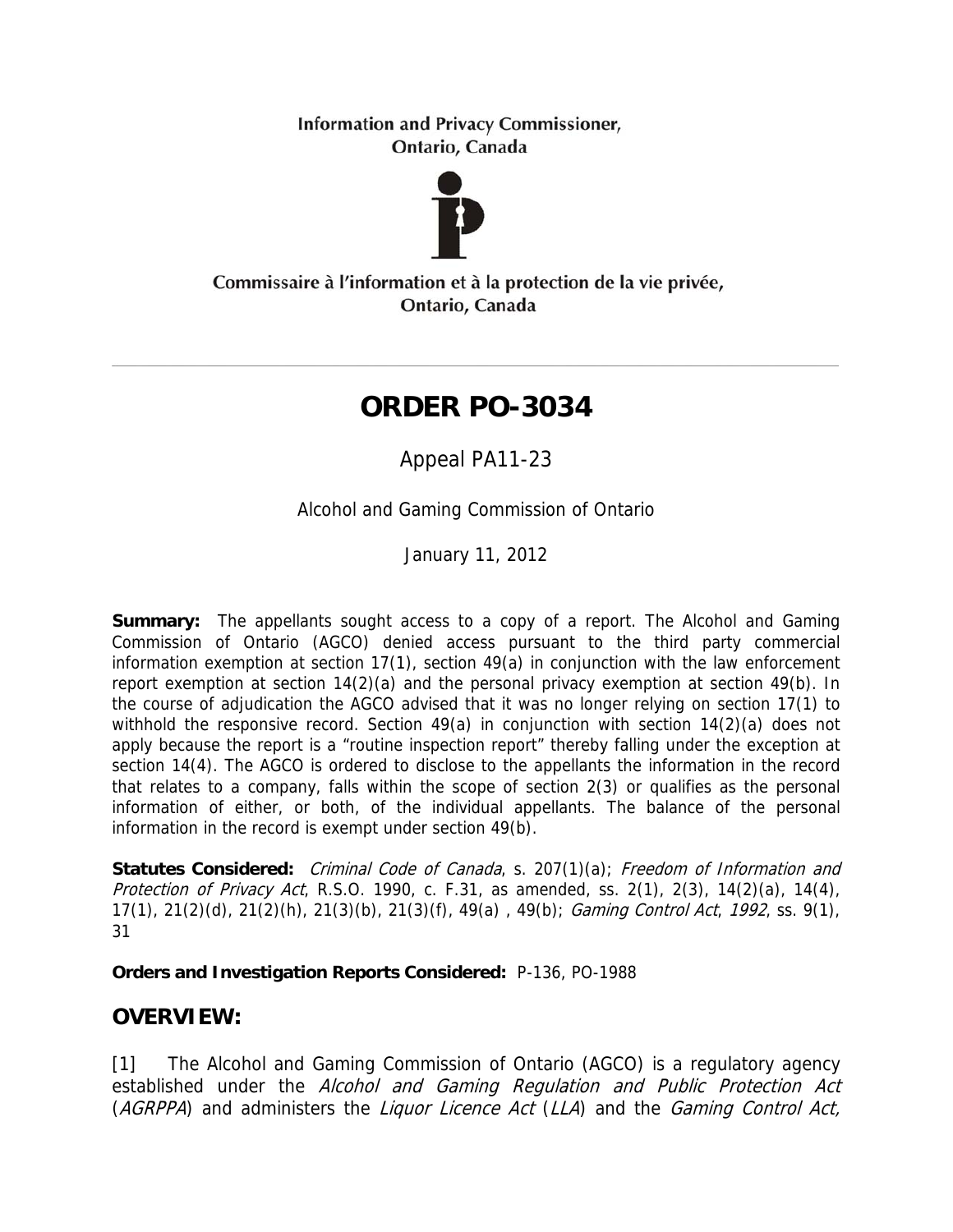1992 (GCA). Gaming is prohibited by the *Criminal Code of Canada* (CCC), subject to an exception which allows provincial governments to conduct and manage a lottery.<sup>[1](#page-1-0)</sup>

[2] The Registrar of Alcohol and Gaming (the Registrar) is responsible for a variety of functions including ensuring that registered suppliers<sup>[2](#page-1-1)</sup> of gaming services comply with the GCA in accordance with the statutory requirements of honesty, integrity and considerations of the public interest, both prior to being registered and during their period of registration.

[3] The Registrar appoints investigators pursuant to section 31 of the  $GCA$  to carry out investigations into registered suppliers of gaming services. The AGCO's Investigations and Enforcement Branch (IEB) is also staffed with officers seconded from the Ontario Provincial Police (OPP).

[4] The AGCO received a request under the *Freedom of Information and Protection* of Privacy Act (the Act or FIPPA) from a company involved in supplying gaming services for access to:

A copy of the report filed by [named individual] in 2002 that would have been prepared for the [AGCO] in conjunction with his 2002 investigation and the renewal of the registration for an AGCO Gaming Services Supplier license by [the company].

[5] The AGCO identified a 19 page document as being responsive to the request and, relying on sections 14(2)(a) (law enforcement report), 17(1) (third party information) and 21(1) (invasion of privacy) of the  $Act$ , denied access to it, in full.

[6] The company appealed the decision.

[7] During mediation, the company's legal representative confirmed that he is representing the company, as well as two individuals whose personal information appears in the responsive record. The company and the two individuals were then treated as the appellants for the purposes of the processing of the appeal.

[8] Mediation did not resolve the matter and it was moved to the adjudication stage of the appeal process where an adjudicator conducts an inquiry under the Act.

[9] I invited representations from the AGCO and the appellants. I received representations from the AGCO and the appellants and shared them in accordance with section 7 of the IPC's *Code of Procedure* and *Practice Direction* number 7. The AGCO advised in its representations that it was no longer relying on section 17(1) of the Act to

 $\overline{a}$ <sup>1</sup> Section 207(1)(a) of the *CCC*.

<span id="page-1-1"></span><span id="page-1-0"></span> $2$  Defined in section 1(1) of the GCA.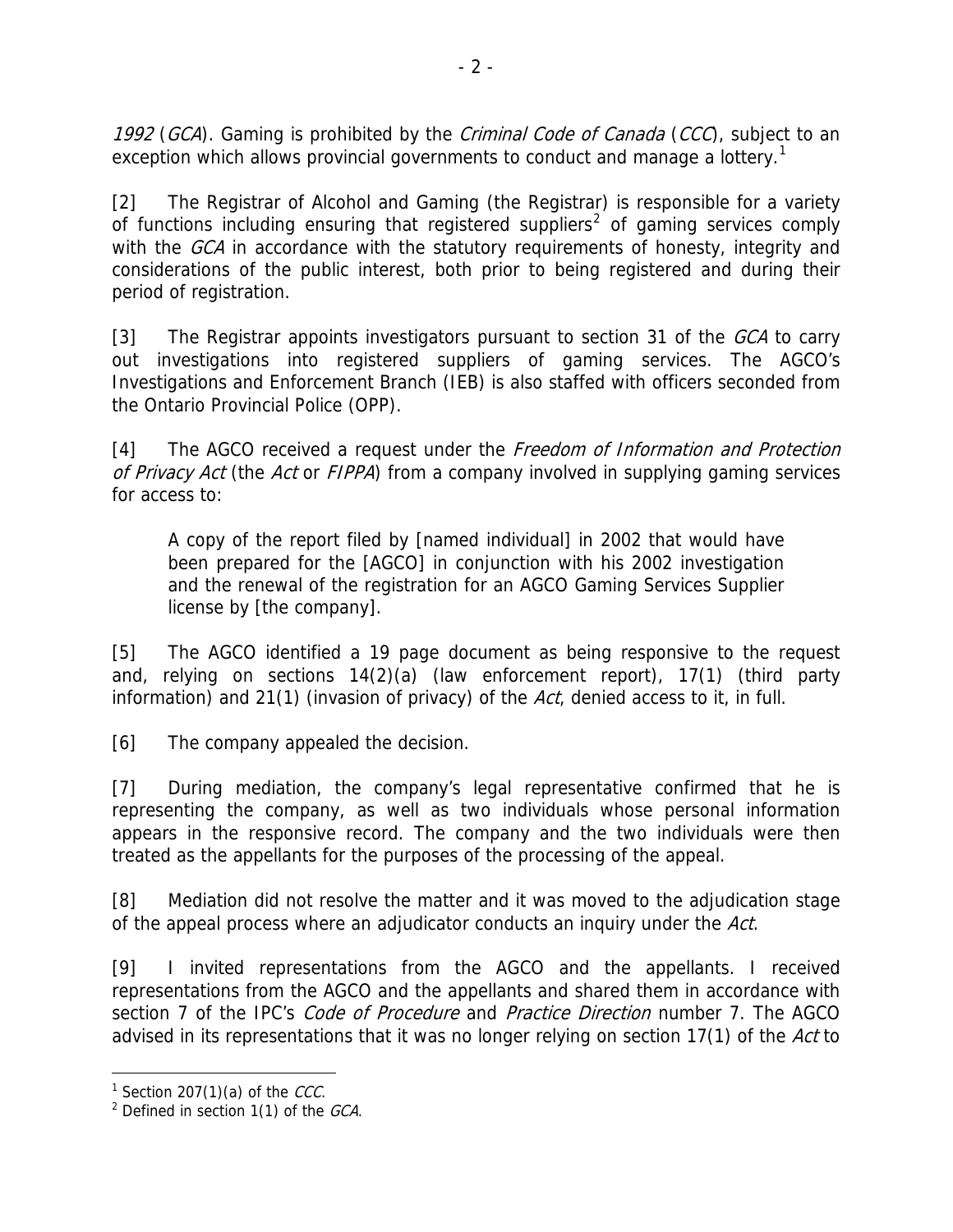withhold the responsive record. As a result, section 17(1) is no longer at issue in this appeal.

[10] In the discussion that follows, I reach the following conclusions:

- the record contains the personal information of the individual appellants and other identified individuals
- the record is a law enforcement report but falls within the exception at section 14(4) of the *Act* and is not exempt under section 49(a)
- only certain portions of the letter qualify for exemption under section 49(b).

# **ISSUES:**

- A. Does the record contain personal information?
- B. Is the record a law enforcement report?
- C. Does the record fall within the exception at section 14(4)?
- D. Is the personal information in the record exempt under section 49(b)?
- E. Does the absurd result principle apply?
- F. Has the AGCO appropriately exercised its discretion?

# **DISCUSSION:**

#### **A. Does the record contain personal information?**

#### **Personal Information**

[11] In order to determine which sections of the Act may apply, it is necessary to decide whether the record contains "personal information" and, if so, to whom it relates. That term is defined in section 2(1) as follows:

"personal information" means recorded information about an identifiable individual, including,

(a) information relating to the race, national or ethnic origin, colour, religion, age, sex, sexual orientation or marital or family status of the individual,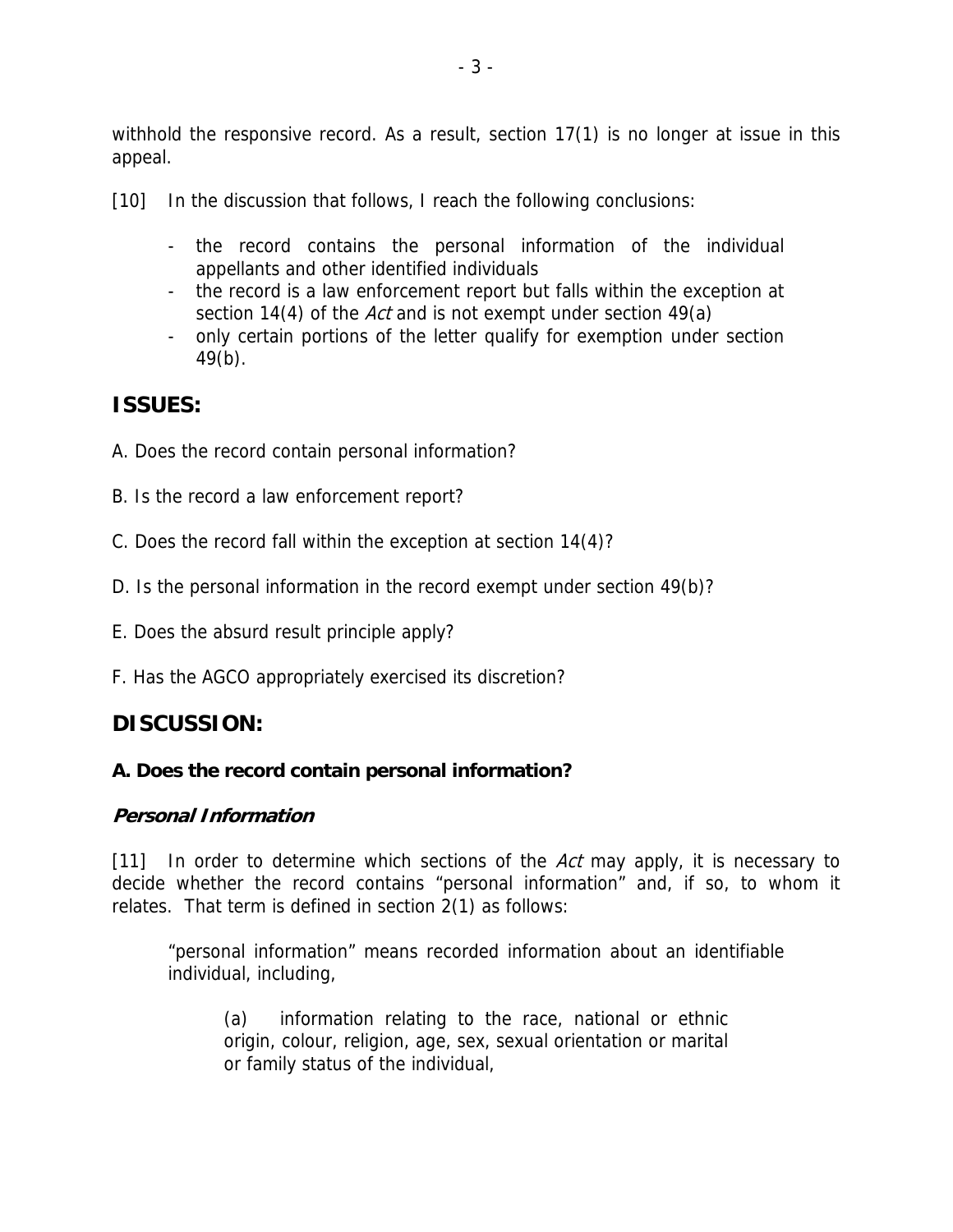(b) information relating to the education or the medical, psychiatric, psychological, criminal or employment history of the individual or information relating to financial transactions in which the individual has been involved,

(c) any identifying number, symbol or other particular assigned to the individual,

(d) the address, telephone number, fingerprints or blood type of the individual,

(e) the personal opinions or views of the individual except where they relate to another individual,

(f) correspondence sent to an institution by the individual that is implicitly or explicitly of a private or confidential nature, and replies to that correspondence that would reveal the contents of the original correspondence,

(g) the views or opinions of another individual about the individual, and

(h) the individual's name if it appears with other personal information relating to the individual or where the disclosure of the name would reveal other personal information about the individual;

[12] Sections 2(3) and (4) also relate to the definition of personal information. These sections state:

(3) Personal information does not include the name, title, contact information or designation of an individual that identifies the individual in a business, professional or official capacity.

(4) For greater certainty, subsection (3) applies even if an individual carries out business, professional or official responsibilities from their dwelling and the contact information for the individual relates to that dwelling.

[13] To qualify as personal information, the information must be about the individual in a personal capacity. As a general rule, information associated with an individual in a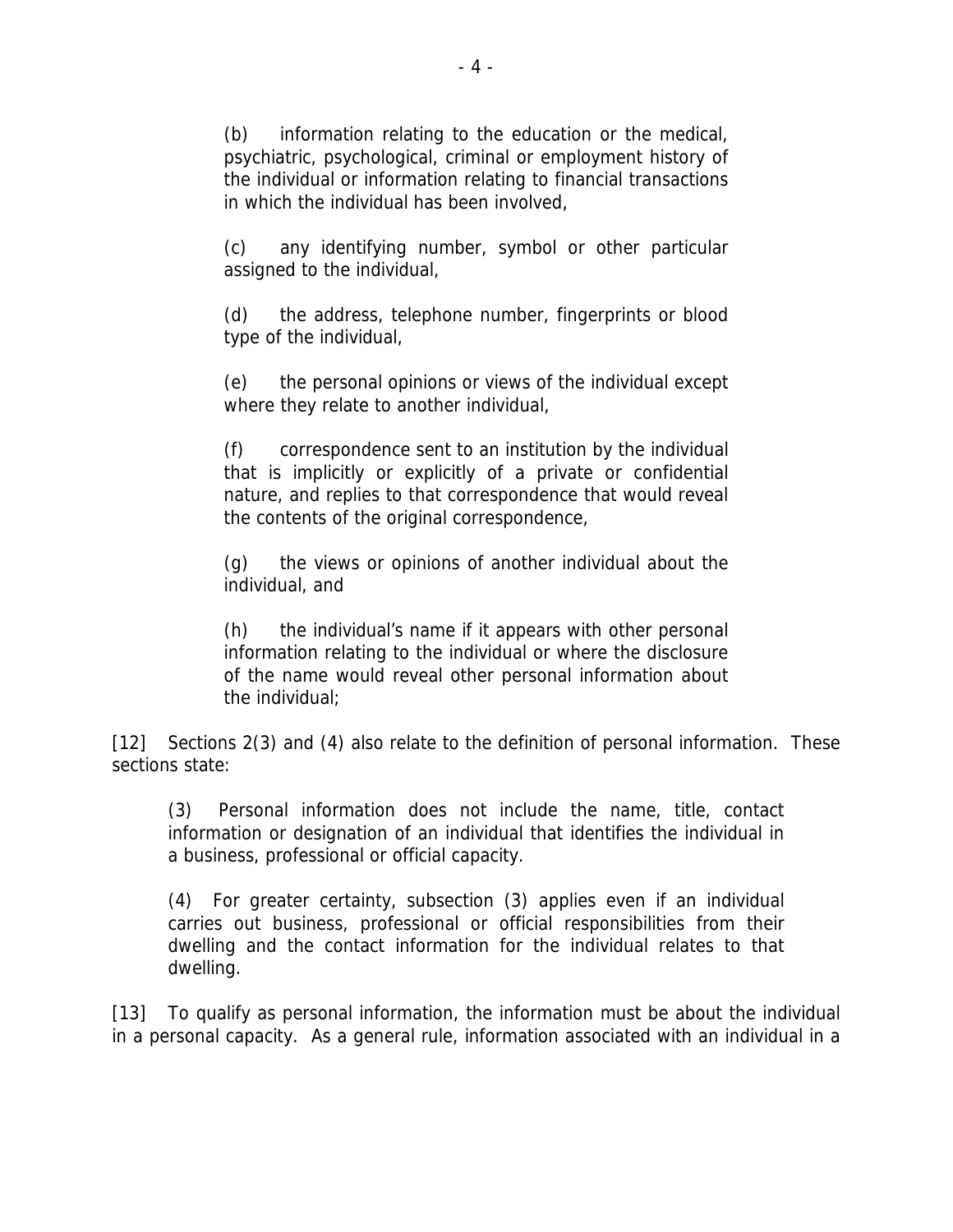professional, official or business capacity will not be considered to be "about" the  $i$ ndividual. $3$ 

[14] Even if information relates to an individual in a professional, official or business capacity, it may still qualify as personal information if the information reveals something of a personal nature about the individual.<sup>[4](#page-4-1)</sup>

#### Findings

[15] I have carefully reviewed the record at issue and find that the record contains significant amounts of personal information of the two individual appellants. This information includes information relating to their age and marital or family status [paragraph (a)], their education or their psychological, criminal or employment history [paragraph (b)], information relating to financial transactions in which they have been involved [paragraph (b)], their addresses and telephone numbers [paragraph (d)], the views or opinions of other individuals about them [paragraph (g)] and their names appearing with other personal information relating to them [paragraph (h)].

[16] I also find that significant portions of the record relate to the appellant company, and do not contain the personal information of identifiable individuals.

[17] In addition, some information contained in the record contains information relating to named individuals in their business or professional capacity. This includes named individuals who are identified as employees of the appellant company (a list on page 3), as well as named individuals who have provided professional references for the appellant company or the two identified appellants (certain bits of information on pages 5, 7, 9 and 12). In my view, this information relates to these individuals in their professional or business capacity, and does not reveal something of a personal nature about these individuals. Accordingly, I find that this information is not the personal information of these named individuals.

[18] Lastly, there are small portions of the record that contain detailed, sensitive information about other named individuals, including information relating to their age and marital or family status [paragraph (a)], their education or employment history [paragraph (b)], information relating to financial transactions in which they have been involved [paragraph (b)], their addresses [paragraph (d)], and their names appearing with other personal information relating to them [paragraph (h)]. This information also includes information concerning the relationship these named individuals had with the two individual appellants. This information is contained in four brief items on page 10, two brief items on page 12, 6 brief items on page 13 and one item on page 14. I find

 $\overline{a}$ 3 Orders P-257, P-427, P-1412, P-1621, R-980015, MO-1550-F and PO-2225.

<span id="page-4-1"></span><span id="page-4-0"></span><sup>4</sup> Orders P-1409, R-980015, PO-2225 and MO-2344.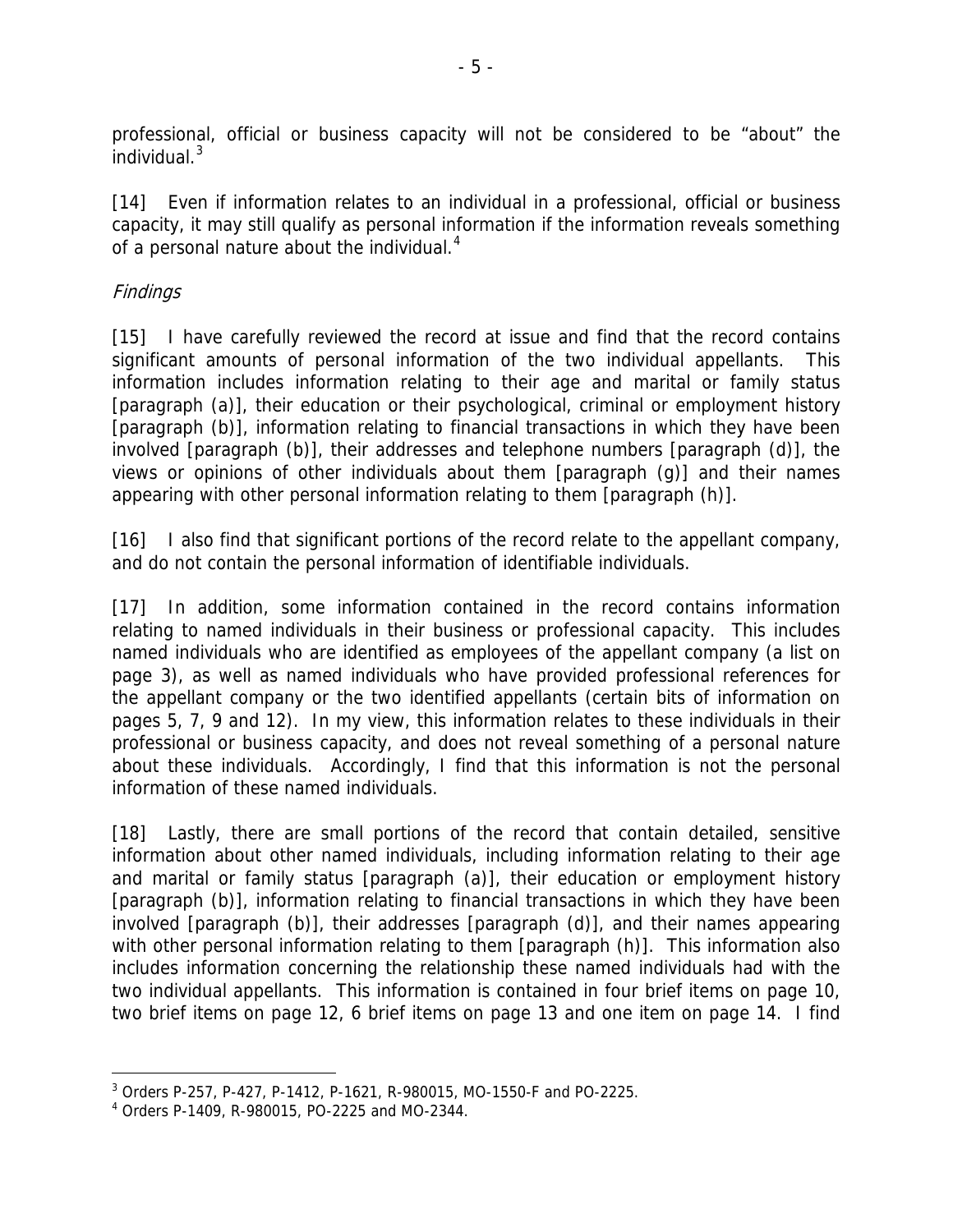that the information in these items contains the personal information of the identifiable individuals.

### **Section 49(a)**

[19] Section 47(1) of the Act gives individuals a general right of access to their own personal information held by an institution. Sections 49(a) and 49(b) provide a number of exceptions to this general right of access. Because the record contains the personal information of the individual appellants I have decided to consider whether the record is exempt under sections 49(a) and, if necessary, section 49(b).<sup>[5](#page-5-0)</sup> I will begin by considering the application of section 49(a) in conjunction with section 14(2)(a).

[20] Section 49(a) reads:

A head may refuse to disclose to the individual to whom the information relates personal information,

where section 12, 13, **14**, 14.1, 14.2, 15, 16, 17, 18, 19, 20 or 22 would apply to the disclosure of that personal information. [emphasis added]

#### **B. Is the record a law enforcement report?**

#### **Section 14(2)(a)**

[21] The AGCO submits that the record at issue qualifies for exemption under section 14(2)(a) of the Act which reads:

A head may refuse to disclose a record

that is a report prepared in the course of law enforcement, inspections or investigations by an agency which has the function of enforcing and regulating compliance with a law.

[22] Section 14(4) provides an exception to section 14(2)(a). It reads:

Despite clause (2)(a), a head shall disclose a record that is a report prepared in the course of routine inspections by an agency where that agency is authorized to enforce and regulate compliance with a particular statute of Ontario.

<span id="page-5-0"></span> $\overline{a}$ <sup>5</sup> See in this regard Order M-352.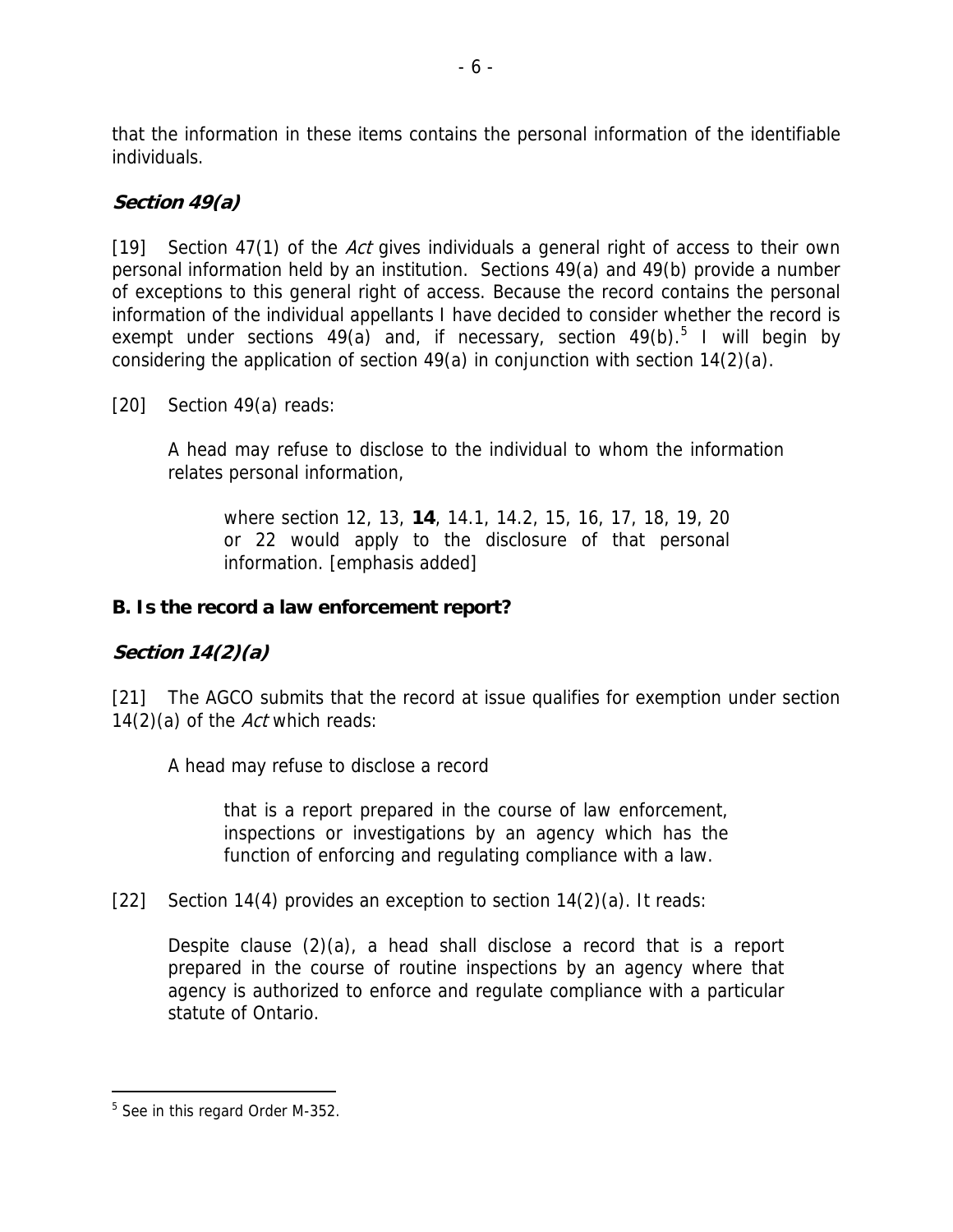[23] The term "law enforcement" is defined in section  $2(1)$  of the Act as follows:

"law enforcement" means,

- (a) policing,
- (b)investigations or inspections that lead or could lead to proceedings in a court or tribunal if a penalty or sanction could be imposed in those proceedings, or
- (c) the conduct of proceedings referred to in clause (b)

[24] Generally, the law enforcement exemption must be approached in a sensitive manner, recognizing the difficulty of predicting future events in a law enforcement context.[6](#page-6-0)

[25] In order for a record to qualify for exemption under section  $14(2)(a)$  of the Act, the institution must satisfy each part of the following three-part test:

- 1. the record must be a report; and
- 2. the report must have been prepared in the course of law enforcement, inspections or investigations; and
- 3. the report must have been prepared by an agency which has the function of enforcing and regulating compliance with a law.<sup>[7](#page-6-1)</sup>

[26] The word "report" means "a formal statement or account of the results of the collation and consideration of information". Generally, results would not include mere observations or recordings of fact.<sup>[8](#page-6-2)</sup>

[27] The title of a document is not determinative of whether it is a report, although it may be relevant to the issue.<sup>[9](#page-6-3)</sup>

[28] Section 14(2)(a) exempts "a report prepared in the course of law enforcement by an agency which has the function of enforcing and regulating compliance with a law" (emphasis added), rather than simply exempting a "law enforcement report." This wording is not seen elsewhere in the Act and supports a strict reading of the exemption.<sup>[10](#page-6-4)</sup> An overly broad interpretation of the word "report" could create an

 $\overline{a}$ 

<span id="page-6-1"></span><span id="page-6-0"></span> $6$  Ontario (Attorney General) v. Fineberg (1994), 19 O.R. (3d) 197 (Div. Ct.).

<sup>7</sup> Orders P-200 and P-324.

<span id="page-6-2"></span><sup>8</sup> Orders P-200, MO-1238 and MO-1337-I.

<span id="page-6-3"></span><sup>&</sup>lt;sup>9</sup> Orders MO-1238 and MO-1337-I.

<span id="page-6-4"></span><sup>10</sup> Order PO-2751.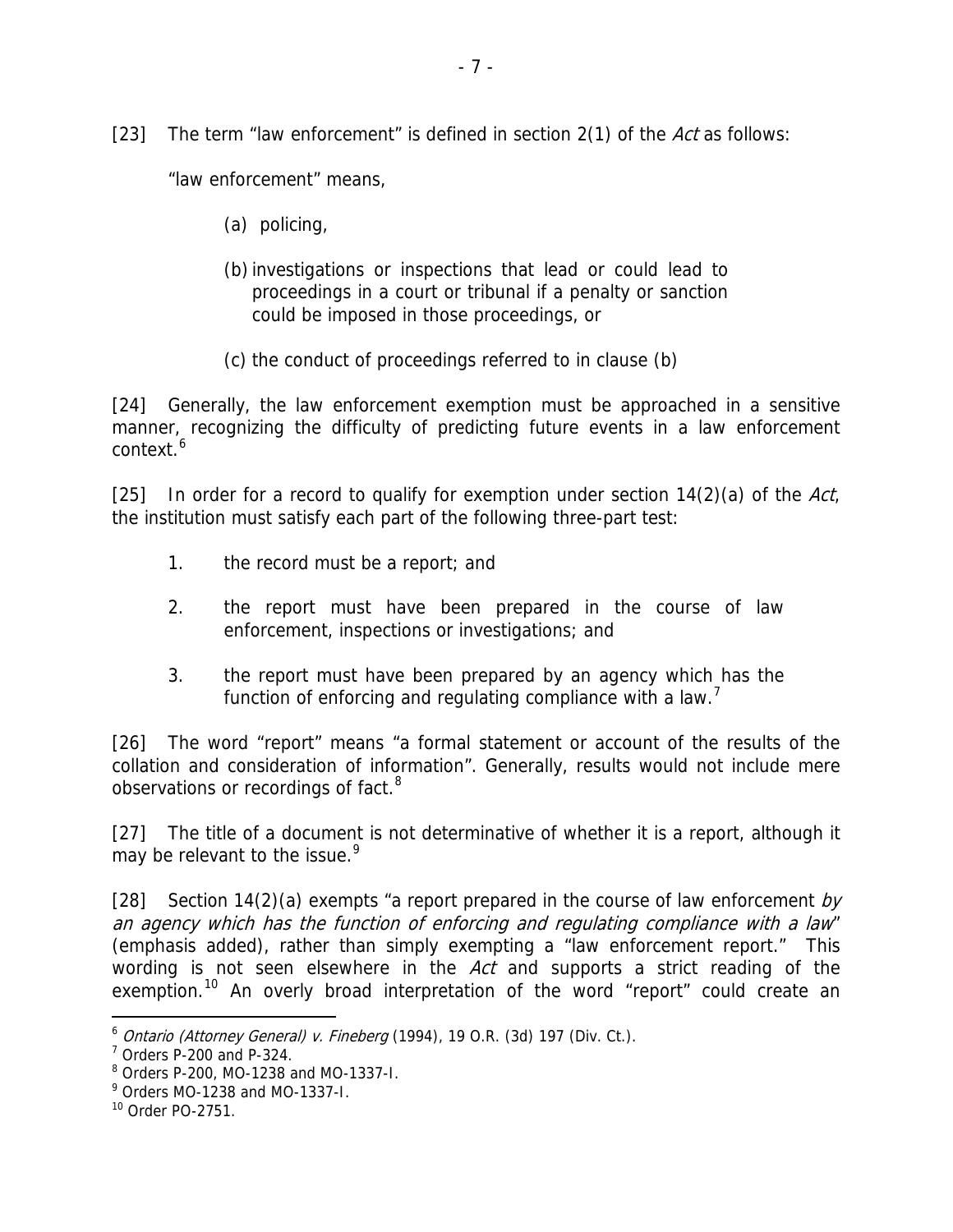absurdity. If "report" means "a statement made by a person" or "something that gives information", all information prepared by a law enforcement agency would be exempt, rendering sections 14(1) and 14(2)(b) through (d) superfluous.<sup>[11](#page-7-0)</sup>

[29] The AGCO submits that the IPC has recognized that it is a "law enforcement institution" for the purposes of the Act. In support of its position the AGCO relies upon Orders P-1399, P-1587, PO-1889 and PO-2796.

[30] The AGCO states that as a result of the appellant company requesting a renewal of its registration as a Gaming Services Supplier, in accordance with section 9(1) of the  $GCA$ ,<sup>[12](#page-7-1)</sup> the Registrar conducted an investigation of the company's character, financial history and competence. At paragraph 15 of its representations, the AGCO states:

The investigation was conducted to determine the honesty and integrity that are required of each registrant under the GCA.

[31] The AGCO states that the report was prepared by an OPP officer attached to the IEB for review by a senior OPP officer. The AGCO states:

This report describes the outcome of the officer's investigation. The report was based on an analysis and review of witness interviews, various background checks including references, criminal and regulatory checks, a review of contracts and other legal documentation, financial information and other materials.

[32] The appellants concede that the AGCO is an agency which has the function of enforcing and regulating compliance with the law. The appellants submit, however, that the record is not a report. They submit:

The purpose of the [record] is to describe rather than evaluate the appellants' circumstances, all for the purpose of the license renewal application. To the extent that the [record] contains some commentary with respect to the facts, that commentary does not change the overall quality of the document as a routine, standard report with respect to the appellants' activities.

[33] In support of its position the appellants rely on Order PO-1988.

 $\overline{a}$ 

<span id="page-7-0"></span><sup>11</sup> Order MO-1238.

<span id="page-7-1"></span><sup>&</sup>lt;sup>12</sup> Section 9(1) of the *GCA* reads: The Registrar may make such inquiries and conduct such investigations into the character, financial history and competence of an applicant for registration or renewal of registration, a registrant or persons interested in the applicant or registrant, as are necessary to determine whether the applicant meets the requirements of this Act and the regulations.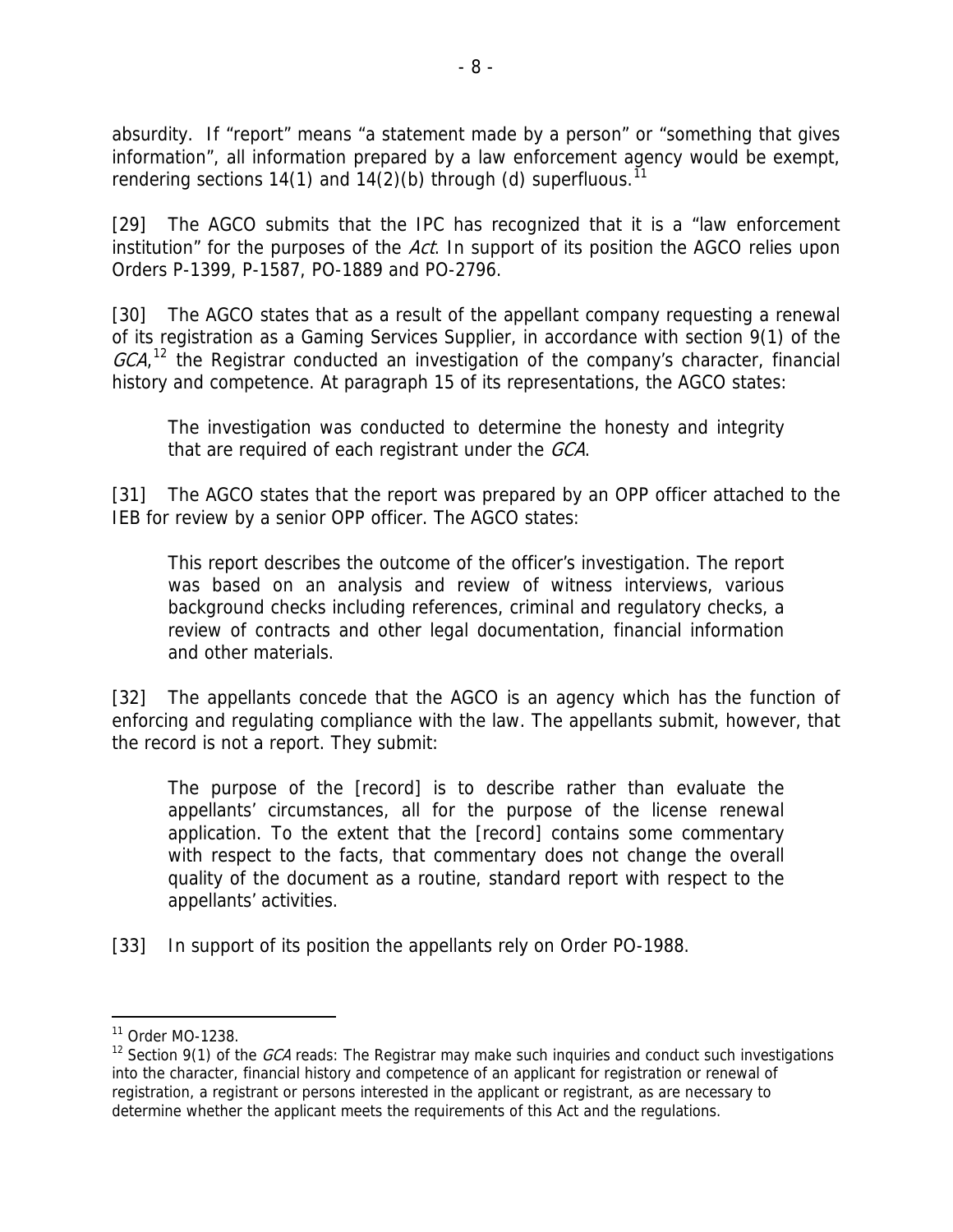[34] The appellants further assert that in any event, the record was not prepared in the course of law enforcement. Rather, it was prepared as part of the AGCO's ongoing review of licensees' operations.

#### Analysis and Finding

are clearly part of this enforcement function. [35] I have reviewed the record and considered the representations of the parties. In my view the record clearly falls within the scope of the section 14(2)(a) exemption. I find that the record is a report, related to an investigation or inspection conducted by the AGCO, which is an agency which has the function of enforcing and regulating compliance with a law, namely the  $GCA$ .<sup>[13](#page-8-0)</sup> The investigation or inspection and report

[36] I will now address whether the report falls within the exception at section 14(4) of FIPPA.

#### **C. Does the record fall within the exception at section 14(4)?**

#### **Section 14(4): routine inspection report**

[37] The appellants submit in the alternative, that if the record qualifies as a law enforcement report under section 14(2)(a), it falls under the exception at section 14(4) of FIPPA, because it was "prepared in the course of routine inspections by an agency."

[38] Section 14(4) states:

Despite clause (2)(a), a head shall disclose a record that is a report prepared in the course of routine inspections by an agency where that agency is authorized to enforce and regulate compliance with a particular statute of Ontario.

government.<sup>14</sup> [39] The section 14(4) exception is designed to ensure public scrutiny of material relating to routine inspections and other similar enforcement mechanisms in such areas as health and safety legislation, fair trade practices laws, environmental protection schemes, and many of the other regulatory schemes administered by the

existence of discretion to inspect or not to inspect is an important but not necessarily determinative factor in deciding whether an inspection is "routine".16 [40] Generally, "complaint driven" inspections are not "routine inspections".<sup>[15](#page-8-1)</sup> The

<span id="page-8-0"></span> $\overline{a}$ - $13$  See in this regard Orders P-1399, P-1587, PO-2177, PO-2253, PO-2796 and PO-2891.

 $14$  Order PO-1988.

<span id="page-8-1"></span> $15$  Orders P-136 and PO-1988.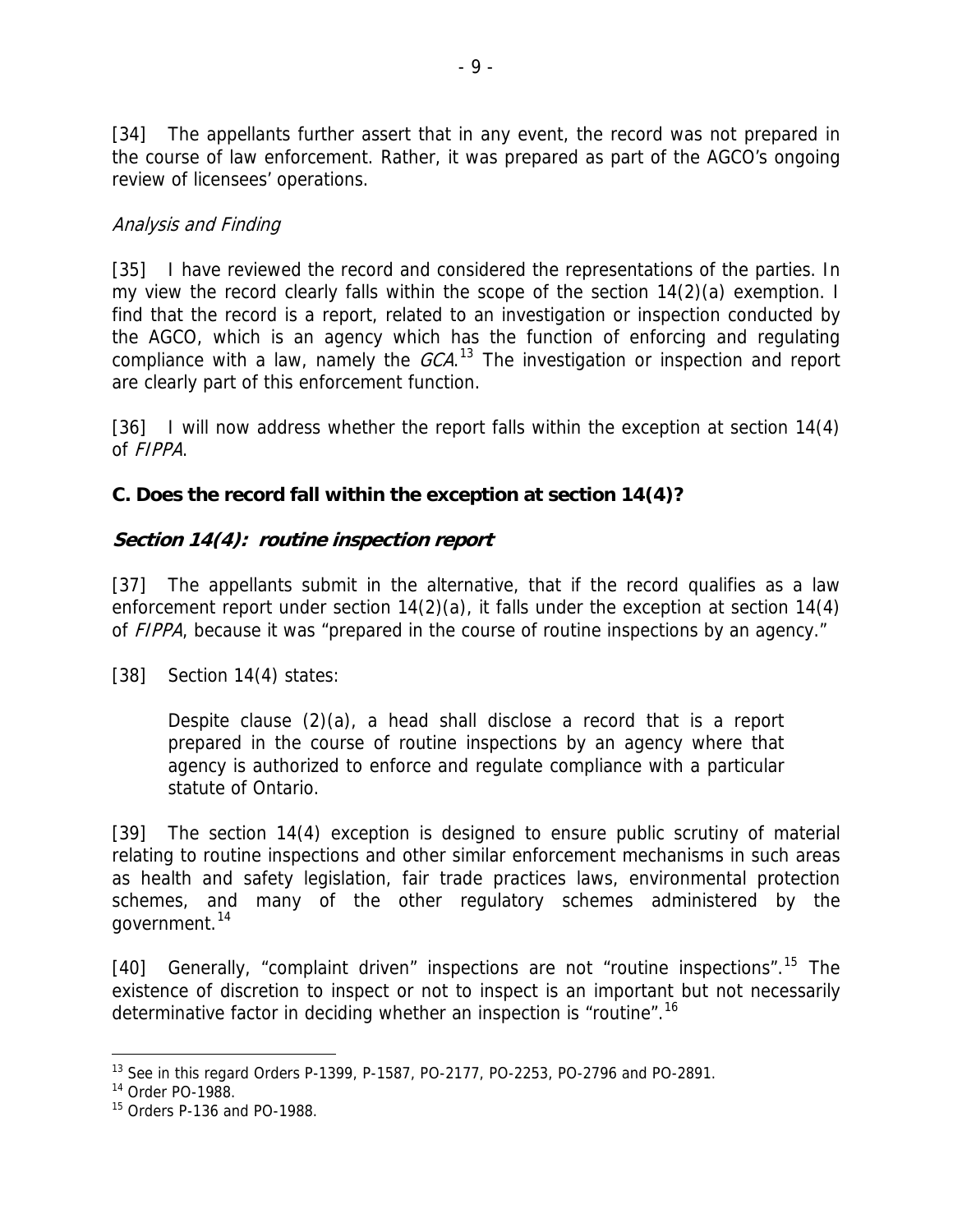[41] The appellants submit:

The key consideration in determining whether the [record] is a "routine inspection report" is whether the process that generated the record is part of an agency's ongoing monitoring efforts or is, instead, the product of an investigation driven by a specific complaint or concern held by an agency.

Here, the [record] is of the most routine variety. The appellants are required to be licensed by the AGCO in order to provide gaming services. They were first licensed in 2000, and have successfully renewed their license in each year since. The [record] is an AGCO record prepared in conjunction with the routine license renewal.

The AGCO in its representations has not provided any evidence of any complaint or specific concern that led to the creation of the [record] nor has it even suggested that there was any such complaint or concern. There is no suggestion that the decision to review the appellants' operations was discretionary, or of the basis upon which any such discretion was exercised.

Rather, the AGCO's representations refer to a review of the appellants' operations as part of the appellants' application for license renewal (see paragraph 15 "including renewal of registration") and to confirming that the appellants meet the criteria "that are required of each registrant" (see para. 15). The references to renewal and to criteria applicable to "each registrant" demonstrate that this was a routine matter that applies to all similar registrants and not an investigation that was caused by any particular concern with respect to the appellants. [Emphasis in original]

[42] In reply, the AGCO relies on its earlier representations and further submits that:

The granting or renewal of a gaming license is permitted pursuant to the CCC and [the GCA], only in certain limited circumstances and is not automatic. The gaming investigation report at issue is not a routine report. It is not analogous with a routine inspection report by a liquor inspector, for example. A specific investigation plan is set up every time there is an application or renewal of a gaming license, depending on the circumstances specific to that applicant, and other information which may come to the attention of the AGCO. The Registrar, who has a specific statutory mandate and responsibilities at the AGCO, a quasi-judicial

 <sup>16</sup> Orders P-480, P-1120 and PO-1988.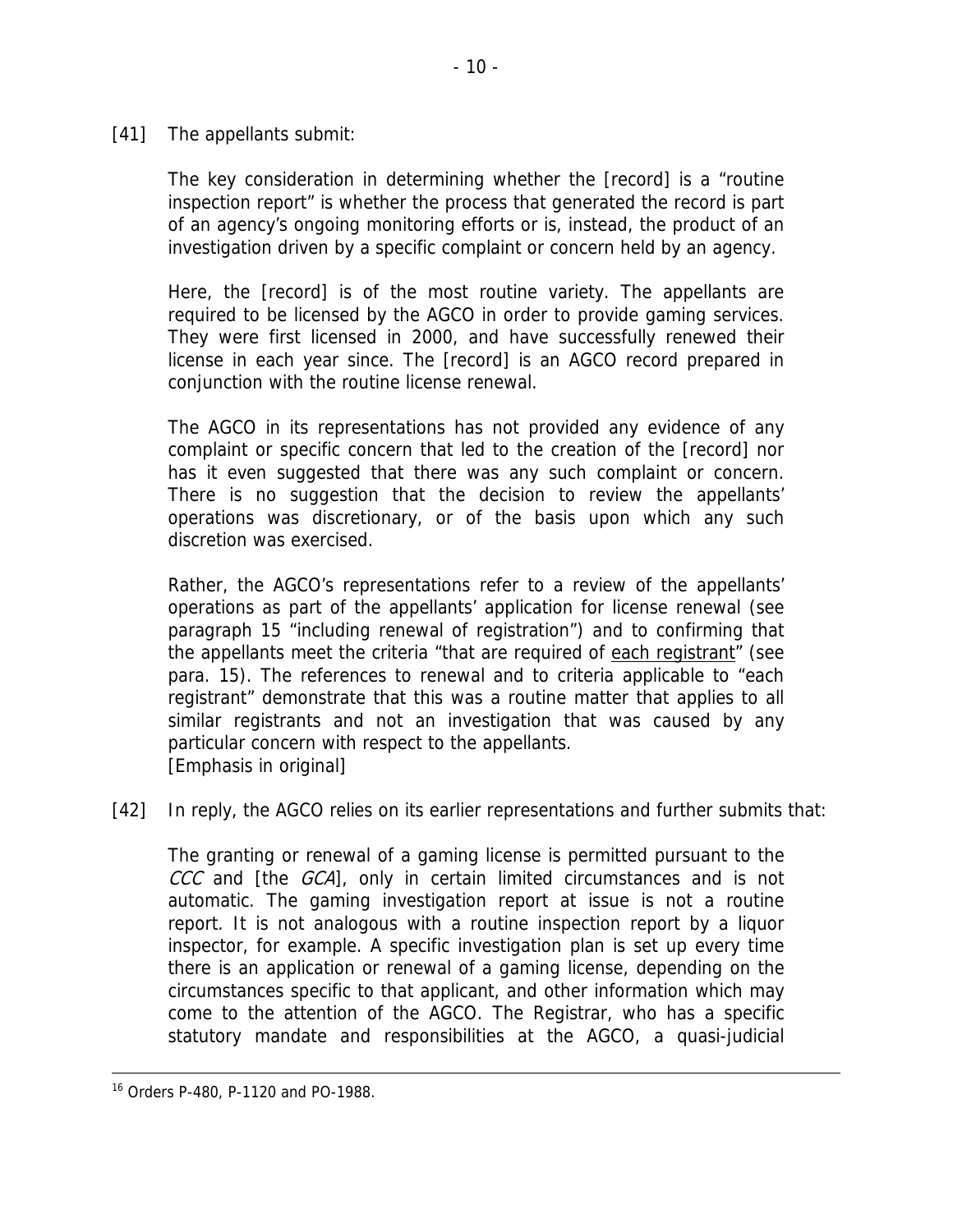statute prior to making that determination. The gaming investigation report at issue which assists the Registrar in making that determination is not a routine document. regulatory agency, must put his mind to the requirements set out by

#### Analysis and Finding

In Order PO-1988 Adjudicator Sherry Liang discussed the historical genesis and purpos e of the section 14(4) exception. She wrote: [43]

The inclusion of section 14(4) in the Act followed from a recommendation gathered for criminal law enforcement, for the purposes of the law enforcement exemption. However, they were concerned that such an exemp tion not be too broadly construed: in Public Government for Private People: The Report of the Commission on Freedom of Information and Individual Privacy/1980, vols. 2 and 3 (Toronto: Queen's Printer, 1980) (the Williams Commission Report). The drafters of that Report recommended that information gathered for regulatory enforcement purposes be treated the same as information

 environmental protection schemes, and many of the other regulatory …if the notion of material relating to civil and regulatory enforcement is too broadly construed, much that should be made accessible under a freedom of information law would be brought within the exemption. In particular, it would be inappropriate to withhold routinely from public scrutiny all material relating to routine inspections and other similar enforcement mechanisms in such areas as health and safety legislation, fair trade practices laws, schemes administered by the government.

investigating a particular offence is not exempt from the general rule of access merely because it relates to the Under the U.S. act, it has been accepted that routine material of this kind not gathered for the purpose of enforcement of law.

that the existence of a discretion to inspect or not to inspect is an important factor in deciding whether an inspection is "routine" (see, for Consistent with the above discussion, orders interpreting section 14(4) of the Act have found that "complaint driven" inspections are not "routine inspections" (see, for instance, Order 136). Other orders have concluded instance, Order P-480 and P-1120).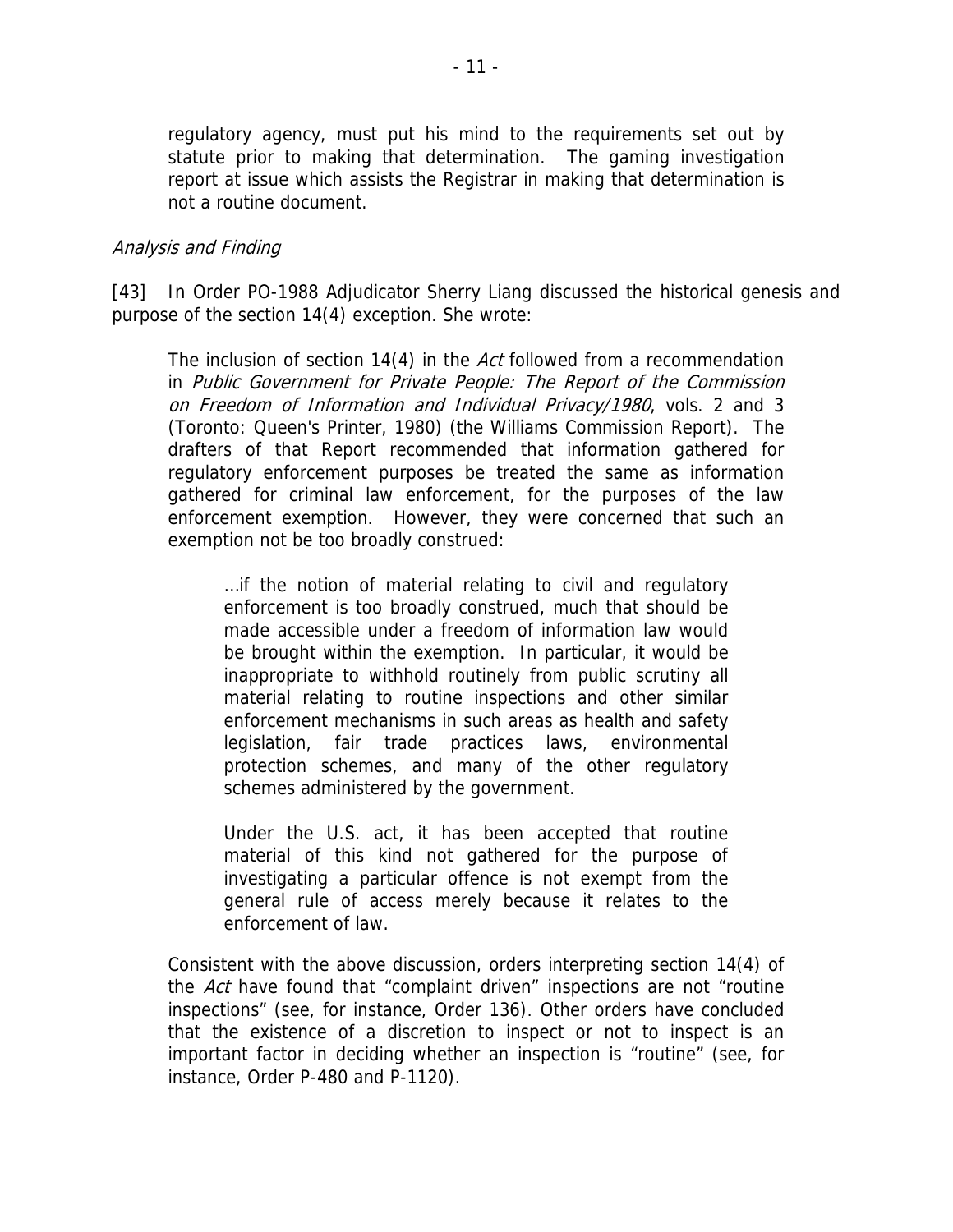is the nature of the inspection itself" which is important. I turn therefore to consider the nature of the inspections which are recorded in the area I agree that the existence of a discretion to inspect is a factor to be considered in deciding whether an inspection is "routine" for the purpose of section 14(4) of the Act. Since discretion, however, takes many forms and can be of varying levels of significance in the whole scheme of regulatory enforcement, I find that it is not always a determining factor. As was noted in Order 136 by former Commissioner Sidney B. Linden, "it inspection reports.

[44] In Order P-136 Former Commissioner Sidney B. Linden explained that:

types of inspections would necessarily vary depending on the nature of the information supplied by the complainant, and, in my view, they could … it is the nature of the inspection itself which should be considered in deciding whether it falls within the scope of subsection 14(4). As far as "complaint driven" inspections (such as the one that generated the records at issue in this appeal) are concerned, the components of these not be said to be "routine".

discretionary element in the decision to make inquiries or conduct an investigation, based on the reply representations of the AGCO, the process reflected in the record is [45] In the appeal before me it is clear that the process that took place was not complaint driven. Furthermore, although section 9(1) of the GCA provides for a consistently done in the face of an application for renewal.

conducted on the same type of renewals. Furthermore, as acknowledged by the AGCO, this type of procedure is consistently done in the face of renewal. Accordingly, in my view, this qualifies as a "routine inspection" for the purposes of section 14(4). [46] In my view, in all the circumstances the report falls within the scope of the section 14(4) exclusion. Although the report at issue is tailored to the specific circumstances, no doubt similar types of inquiries or investigations are routinely

7] I find therefore that section 14(4) applies in the circumstances and the report is [47] therefore not exempt under section 49(a) in conjunction with 14(2)(a).

[48] I will now consider whether the information in the report is exempt under section  $49(b)$ .

#### **D. Is the personal information in the record exempt under section 49(b)?**

[49] As set out above, section 47(1) of the Act gives individuals a general right of access to their own personal information held by an institution. Section 49 provides a number of exceptions to this general right of access, including section 49(b). Section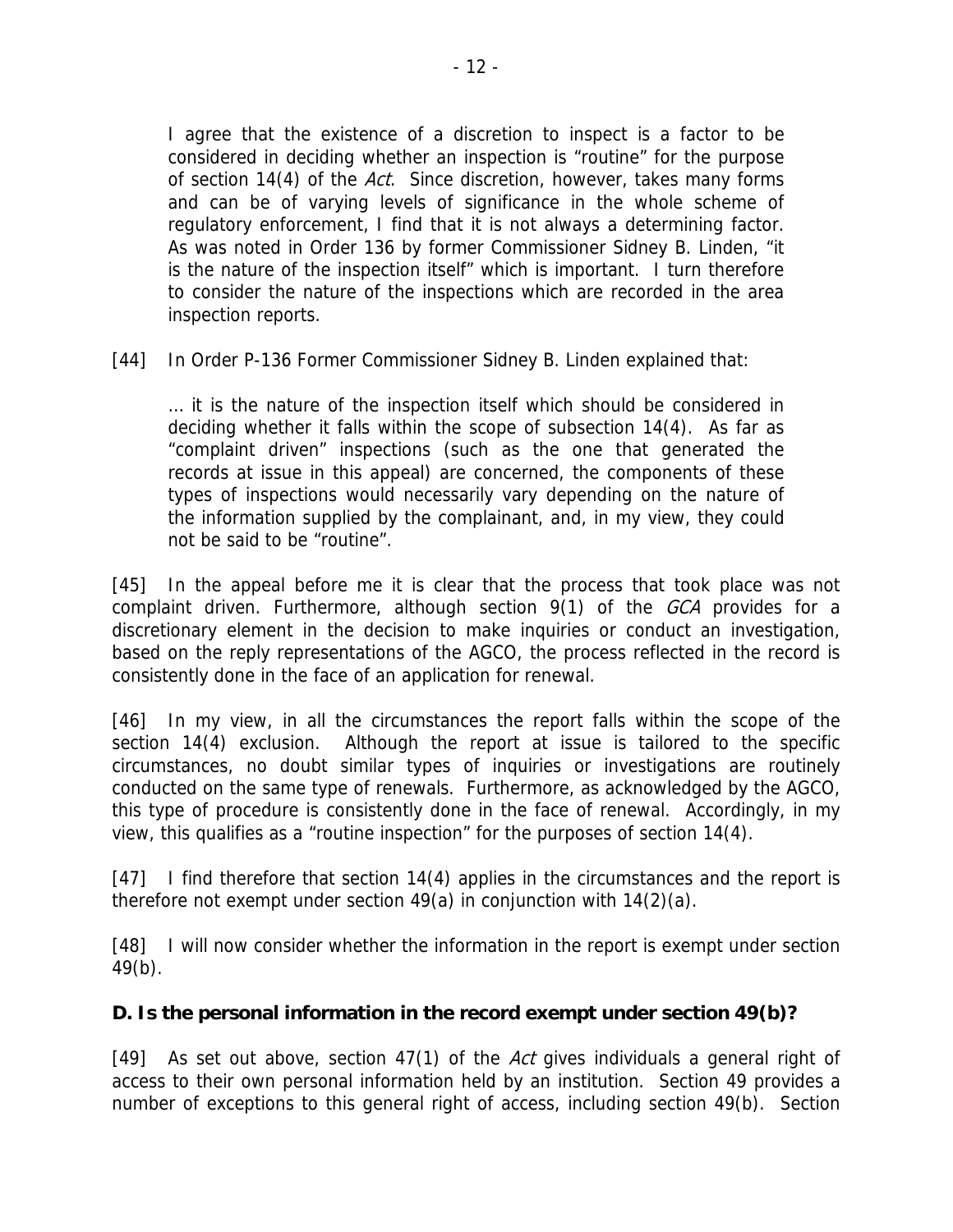In this case, the AGCO must look at the information and weigh the individual appellants' right of access to their own personal information against another identifiable individual's 49(b) introduces a balancing principle that must be applied by institutions where a record contains the personal information of both the requester and another individual. right to the protection of their privacy.

disclosure is presumed to constitute an unjustified invasion of personal privacy; and section 21(4) refers to certain types of information whose disclosure does not constitute [50] In determining whether the exemption in section 49(b) applies, sections 21(1), (2), (3) and (4) of the Act provide guidance in determining whether disclosure of personal information would result in an unjustified invasion of another individual's personal privacy. Section 21(2) provides some criteria for the AGCO to consider in making this determination;<sup>[17](#page-12-0)</sup> section 21(3) lists the types of information whose an unjustified invasion of personal privacy.

because the information contained in the record "was supplied almost entirely by the appellants." The AGCO's representations confirm that the individual appellants' names [51] The appellants submit that there is no unjustified invasion of personal privacy and personal information "are mentioned repeatedly" in the record.

to the appellants would not constitute an unjustified invasion of another individual's personal privacy, and I will order that these portions of the record be disclosed to the appellants. [52] As I noted above, a great deal of information in the record relates to the company, falls within the scope of section 2(3) or qualifies as the personal information of either, or both, of the individual appellants. Accordingly, disclosing this information

[53] I will now address the remainder of the personal information in the record.

#### **Section 49(b)**

[54] Section 49(b) states:

A head may refuse to disclose to the individual to whom the information relates personal information,

Where the disclosure would constitute an unjustified invasion of another individual's personal privacy

<span id="page-12-0"></span> $\overline{a}$ <sup>17</sup> The list of factors under section 21(2) is not exhaustive. The institution must also consider any circumstances that are relevant, even if they are not listed under section 21(2) [Order P-99].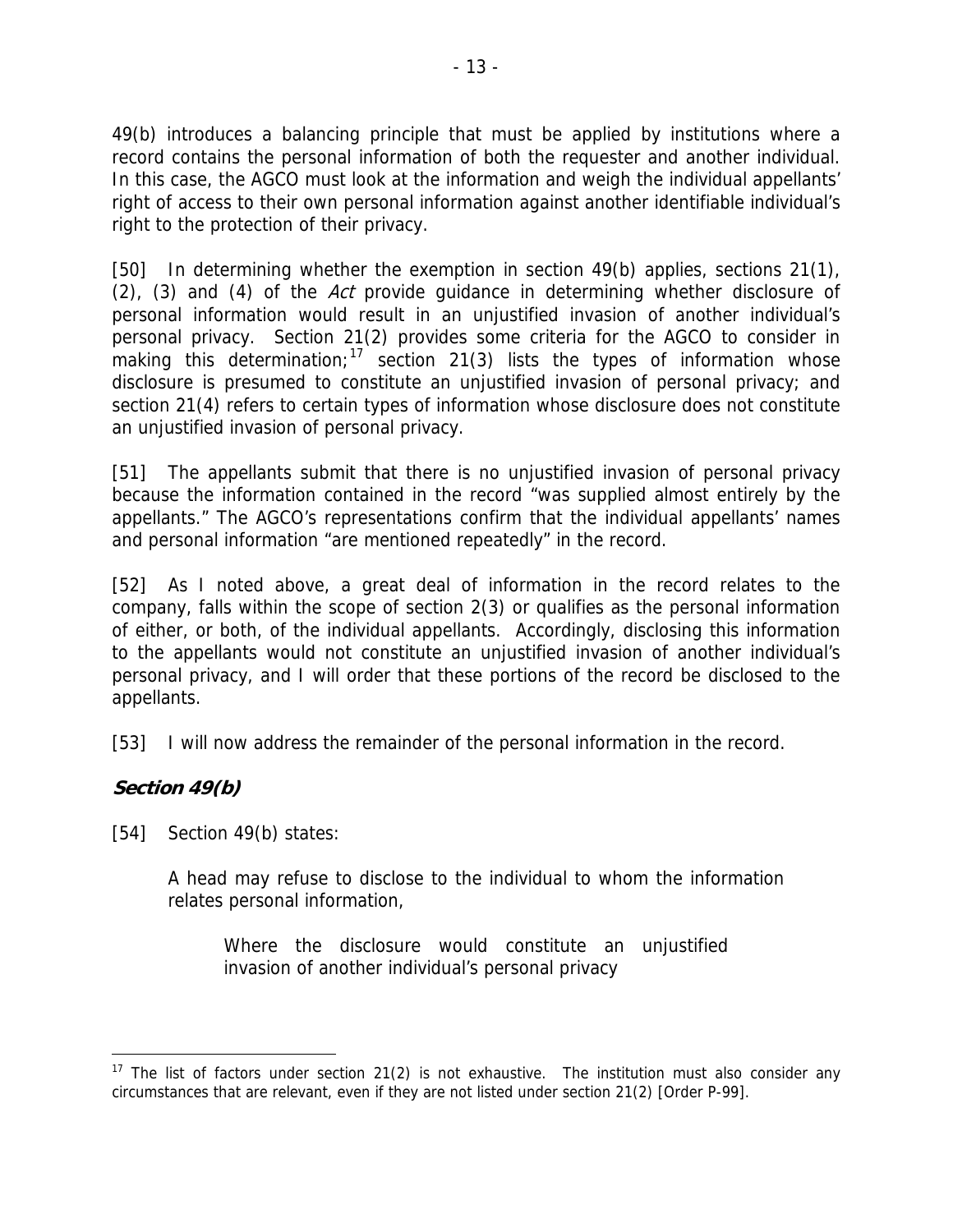[55] The AGCO's representations refer to the factor in section  $21(2)(h)$  and the presumption in section 21(3)(b) in support of its decision. The appellants refer to the possib le application of the factor at section 21(2)(d). [56] Sections 21(2)(d) and (h) read:

A head, in determining whether a disclosure of personal information constitutes an unjustified invasion of personal privacy, shall consider all the rel evant circumstances, including whether,

> determination of rights of the person who made the request; (d) the personal information is relevant to a fair

> (h) the personal information has been supplied by the individual to whom the information relates in confidence.

#### [57] Section 21(3)(b) reads:

A disclosure of personal information is presumed to constitute an unjustified invasion of personal privacy where the personal information,

was compiled and is identifiable as part of an investigation into a possible violation of law, except to the extent that disclosure is necessary to prosecute the violation or to continue the investigation;

and/or relationships of various individuals involved in the overall investigation. Furthermore, the AGCO submits that as part of its investigation certain individuals provided information to the investigators in confidence and had "reasonable expectations that their involvement in the investigation would not be revealed." [58] The AGCO submits that information and opinions of various individuals was obtained during the course of a law enforcement investigation. In particular, the AGCO submits that certain pages of the record at issue contain the names and positions

[59] The appellants dispute the AGCO's assertion that the information was compiled as part of a law enforcement investigation. They submit:

There is always a *possible* violation of law anytime an institution is reviewing the conduct of a licensee. However, to apply s.21(3)(b) in the manner that the AGCO does in its representations would mean that that section is always available to institutions to deny disclosure. The real question is whether there was an active and particular investigation into a specific violation known or alleged. That is not the case here as a review of [record] will undoubtedly demonstrate. [Emphasis in original]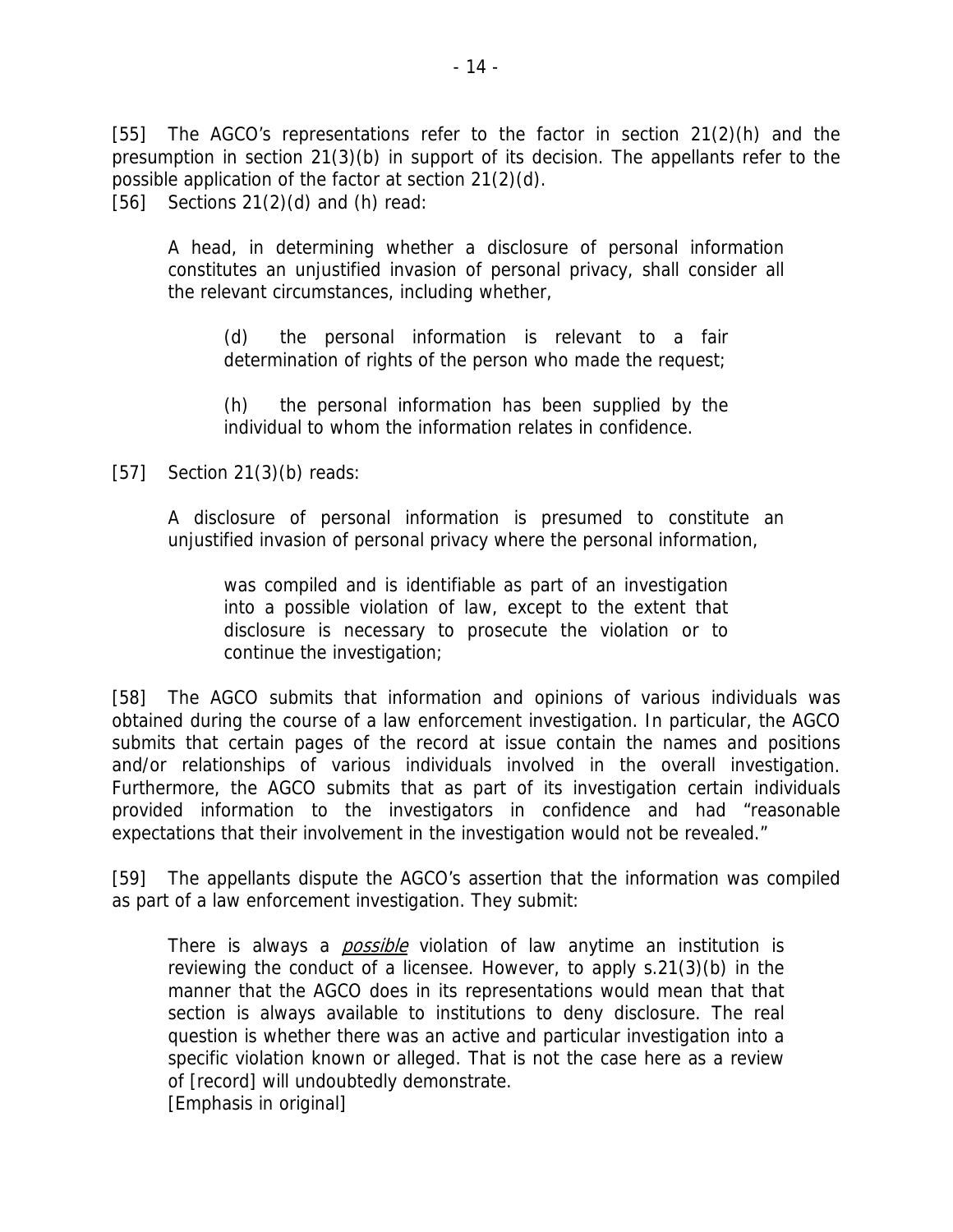information supplied must, based on the purpose of the record, relate to the appellants' business. Second, the appellants are requesting disclosure To the limited extent that information has been supplied by other parties [than the appellants], disclosure is justified for two reasons. First, the in order to ensure a fair determination of their rights in a civil action. As such, section 21(2)(d) applies.

collected by the AGCO and, as such, the [record] is directly relevant to the civil action. The author of these representations is counsel to the appellants in the civil proceeding, and confirms that the [record] is likely to be important in the civil proceeding, perhaps significantly important. The appellants are defendants in a civil proceeding commenced by a third party. At the heart of the proceeding is the question of who really owns the appellants' business. The issue of ownership is part of the information

#### [61] The AGCO submits in reply:

and their assertion that there is no investigation or analysis in the report. Furthermore, the appellant's request for information was not restricted to information among AGCO records to establish the composition of its ownership, but for disclosure of a law enforcement report. S. 21(2)(d) of *FIPPA* identifies personal information being relevant to a fair determination of rights affecting the person as only one of a list of factors to consider. The appellant has not established why the report is necessary for a fair determination of the appellant's "rights in ongoing civil litigation", other than a statement that it is "likely to be important" in the civil proceeding regarding who really owns the appellant's business. The appellants should themselves have information to establish this fact, including their corporate registration and filing records as required by government; their corporate minute book and/or other records; and the records of their solicitors, accountants, or other financial advisors. The appellant's request for disclosure of this report contradicts their submission that information contained in the report is supplied by them

Section 21(3)(b)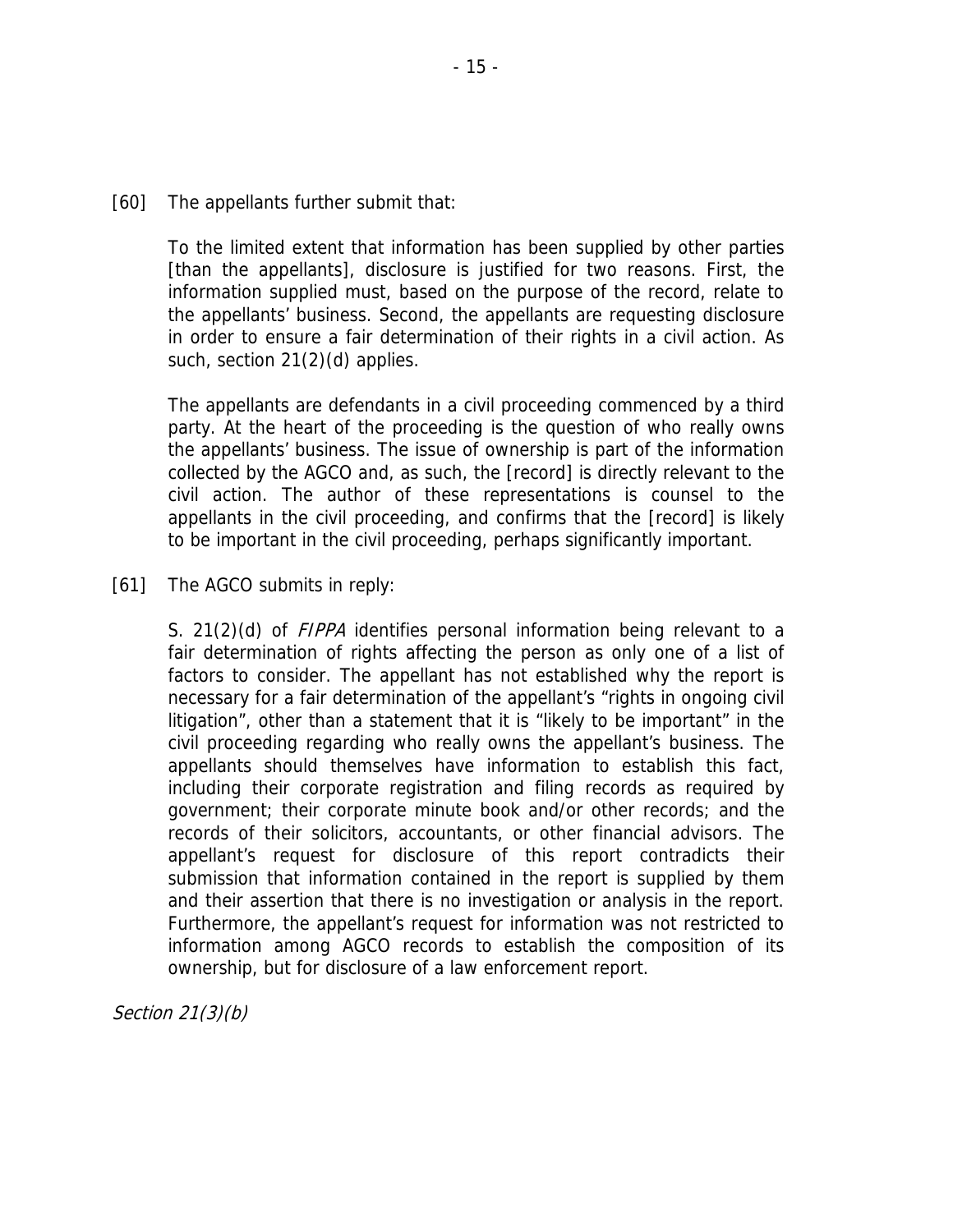[62] Previous orders have established that the investigative and compliance functions of the AGCO qualify as law enforcement activities.<sup>18</sup> Therefore, personal information which is compiled as part of an investigation by AGCO staff constitutes an "investigation into a possible violation of law" within the presumption at section 21(3)(b).

record was compiled and is identifiable as part of the AGCO's investigation into a possible violation of the *GCA*, which could result in non-renewal of the company's gaming license. I find that the presumption in section 21(3)(b) therefore applies and disclosure of this information is presumed to constitute an unjustified invasion of [63] I accept the evidence of the AGCO that the remaining personal information in the personal privacy.

Section 21(2)(d)

[64] For section 21(2)(d) to apply, the appellant must establish that:

- concepts of common law or statute law, as opposed to a non-legal right based solely on moral or ethical grounds; and (1) the right in question is a legal right which is drawn from the
- (2) contemplated, not one which has already been completed; and the right is related to a proceeding which is either existing or
- has some bearing on or is significant to the determination of the right in question; and (3) the personal information which the appellant is seeking access to
- (4) the personal information is required in order to prepare for the proceeding or to ensure an impartial hearing<sup>19</sup>

information pertaining to the question of who really owns the appellants' business is required in order to prepare for a civil proceeding in which they are involved. I have reviewed the balance of the information remaining at issue and in my view, it does not relate to the question of who really owns the appellants' business. In my view, this [65] In my view, the factor favouring disclosure at section 21(2)(d) does not apply to the personal information remaining at issue in this appeal. The appellants assert that factor does not apply in the circumstances.

Section 21(2)(h)

<sup>-</sup>18 See for example, Orders P-1399, P-1587, PO-1889 and PO-2796.

<sup>&</sup>lt;sup>19</sup> Order PO-1764; see also Order P-312, upheld on judicial review in *Ontario (Minister of Government* Services) v. Ontario (Information and Privacy Commissioner) (February 11, 1994), Toronto Doc. 839329 (Ont. Div. Ct.).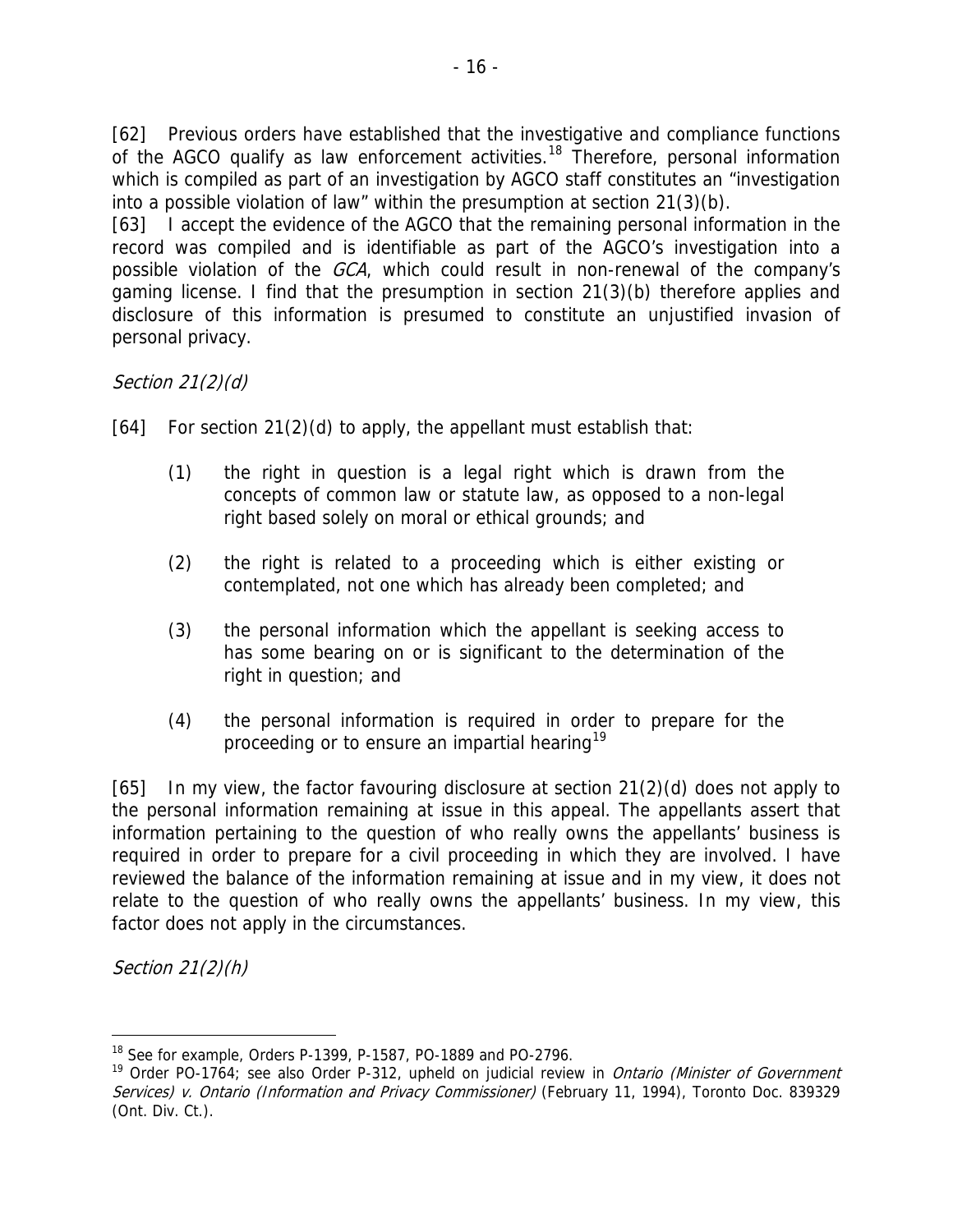[66] In my view, the AGCO has failed to establish that the factor favouring privacy protection in section 21(2)(h) applies. The AGCO's submissions to support the application of this factor are extremely general and do not, in my view, provide sufficient evidentiary foundation for the application of this factor. I find, therefore, that section 21(2)(h) has no application. **Conclusion** 

[67] Given the application of the presumption in section 21(3)(b), I am satisfied that the disclosure of the remaining personal information in the record which relates to individuals other than the individual appellants would constitute an unjustified invasion of the personal privacy of those individuals. Accordingly, I find that this information is exempt from disclosure under section 49(b) of the Act, subject to the application of the absurd result principle and my review of the AGCO's exercise of discretion.

#### **E. Does the absurd result principle apply?**

[68] Where the requester originally supplied the information, or the requester is otherwise aware of it, the information may be found not exempt under section 49(b), because to find otherwise would be absurd and inconsistent with the purpose of the exemption.<sup>[20](#page-16-0)</sup> The absurd result principle has been applied where, for example:

- the requester sought access to his or her own witness statement<sup>21</sup>
- the requester was present when the information was provided to the  $institution<sup>22</sup>$  $institution<sup>22</sup>$  $institution<sup>22</sup>$
- $\bullet$  the information is clearly within the requester's knowledge<sup>23</sup>

[69] If disclosure is inconsistent with the purpose of the exemption, the absurd result principle may not apply, even if the information was supplied by the requester or is within the requester's knowledge.<sup>24</sup>

[70] The appellants submit:

family members and their employees. The appellants have owned the An absurd result will follow if the appellants are denied access to the [record]. The [record] contains primarily information provided by the appellants as well as some other minor information provided by their

-

 $20$  Orders M-444, M-451, M-613, MO-1323, PO-2498 and PO-2622.

 $21$  Orders M-444 and M-451.

<span id="page-16-0"></span> $22$  Orders M-444, P-1414 and MO-2266.

<sup>23</sup> Orders MO-1196, PO-1679, MO-1755 and MO-2257-I.

<span id="page-16-1"></span><sup>24</sup> Orders MO-1323, PO-2622 and PO-2642.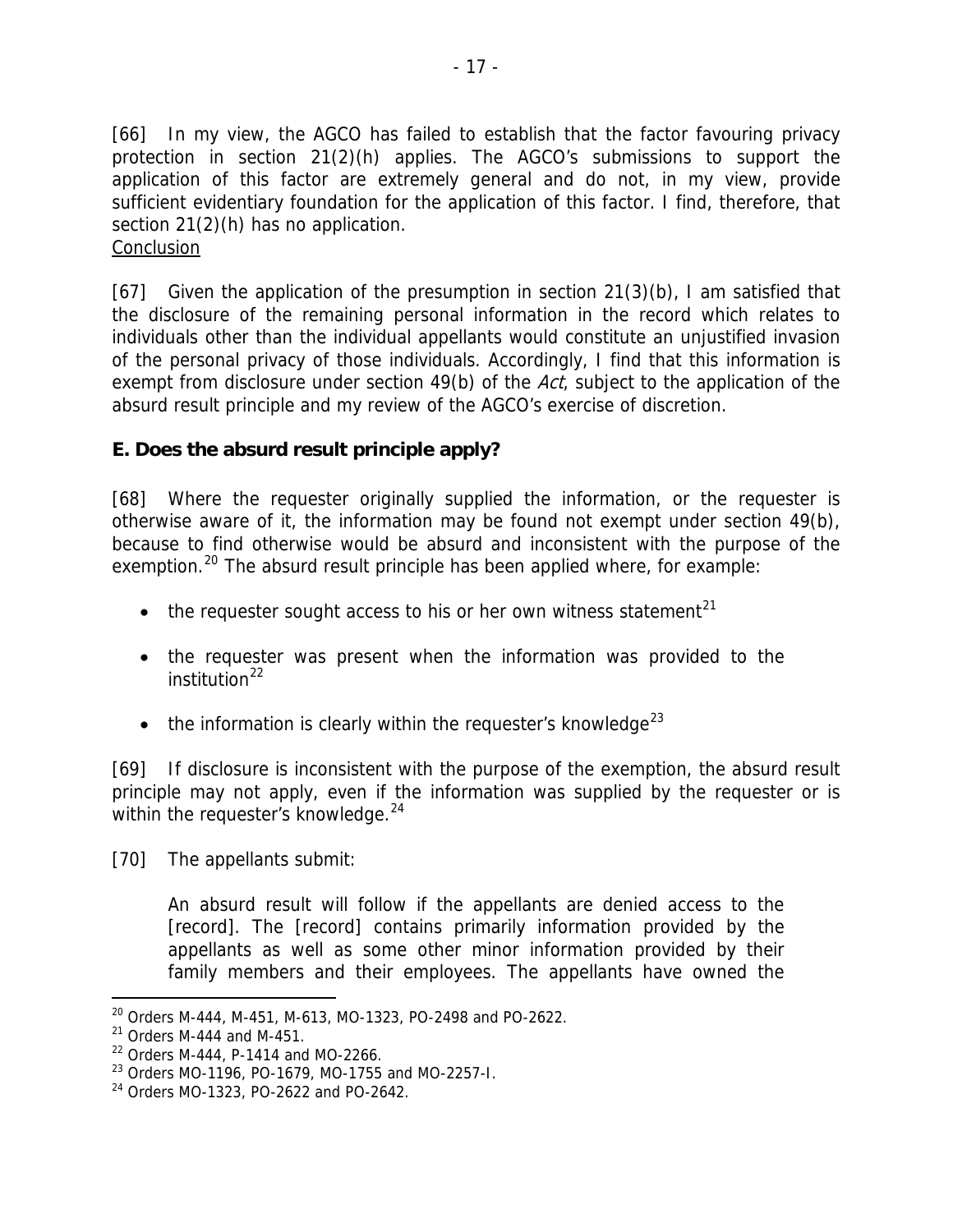company in issue since its inception, and were therefore present and involved when the information contained in the document sought was provided to the AGCO. They personally have detailed knowledge of the information contained in the [record].

#### [71] The AGCO submits in reply:

the appellants assert that they personally have detailed knowledge of the formation contained in the report, there are no written consents from in individuals other than the appellants. The OPP investigator is not restricted to information supplied by the appellants. The OPP investigator The AGCO disputes that an absurd result will follow by the non-disclosure of the report. As mentioned above, it is a non-routine law enforcement report, which also contains information which is subject to privacy. While can and does conduct its own investigation, including independent reference checks.

#### Findings

these circumstances, without clear evidence that the information was provided by the appellants, and given the nature and the age of the information, I find that the absurd result principle does not apply to this information, and I uphold the application of the exemption in section 49(b) to this information. I have provided the ministry with a [72] As identified above, I found that much of the record does not qualify for exemption. I also found that small portions of pages 10, 12, 13 and 14 of the record contain detailed, sensitive information about named individuals other than the appellants. In the circumstances of this appeal, I have not been provided with sufficient evidence to satisfy me that the absurd result principle applies to these items of information. Although the appellants would be aware of some of the information in the brief items on these pages, much of the information contains sensitive personal information of these individuals relating to them at the time the record was created. In highlighted copy of the record, highlighting the brief portions of pages 10, 12, 13 and 14 which qualify for exemption.

#### F. Has the AGCO appropriately exercised its discretion?

[73] The section 49(b) exemption is discretionary and permits the AGCO to disclose information, despite the fact that it could be withheld. On appeal, this office may review the AGCO's decision in order to determine whether it exercised its discretion and, if so, to determine whether it erred in doing so.  $25$ 

-

<sup>25</sup> Orders PO-2129-F and MO-1629.